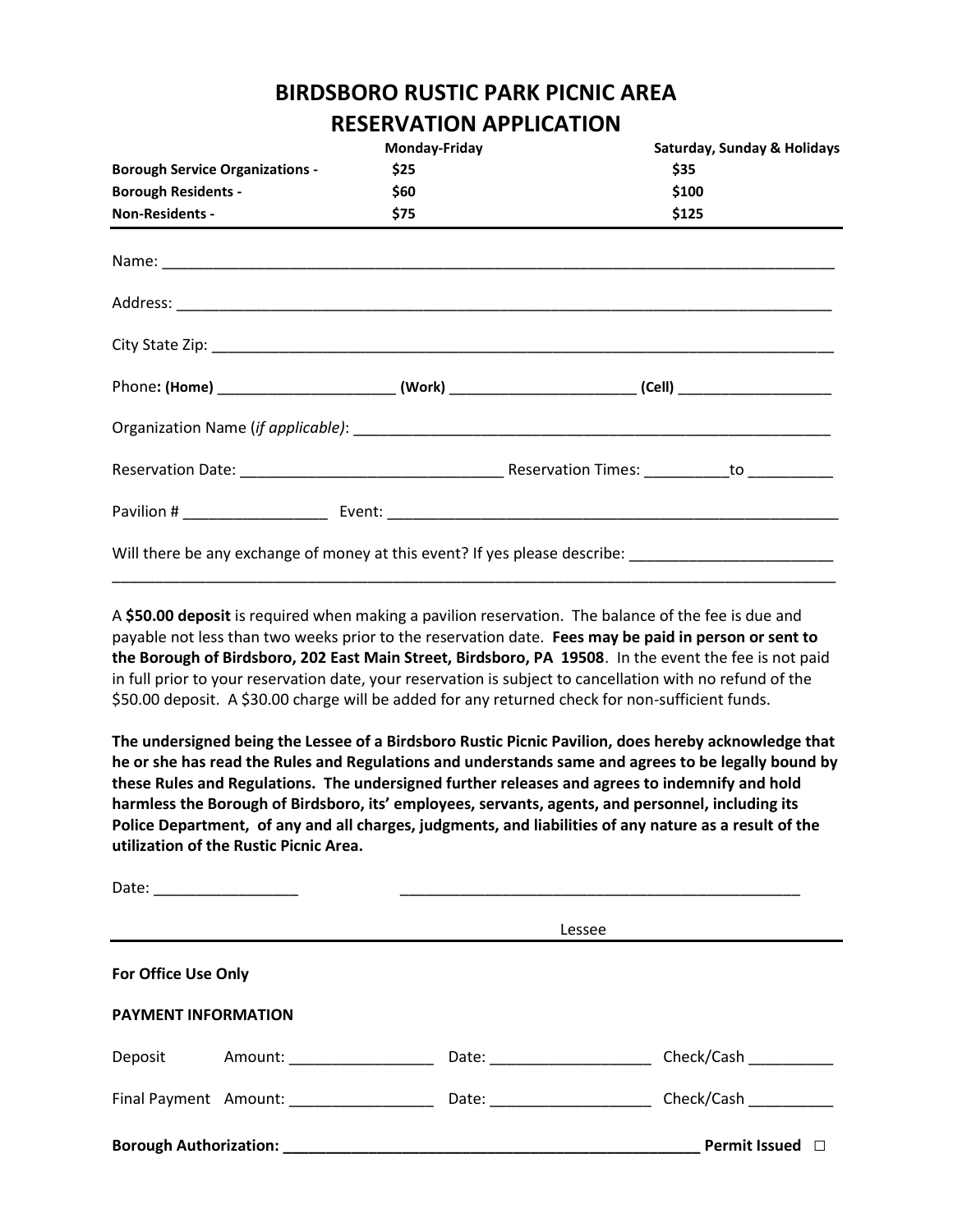## **BIRDSBORO RUSTIC PICNIC AREA RULES AND REGULATIONS**

Borough Council and the Birdsboro Recreation Board have passed the following Rules and Regulations regarding the rental of pavilions in the Rustic Picnic Area. All renters and users of these facilities, as well as their guests, are expected to adhere by these rules carefully.

**Reservations**: Rental reservations must be made with the Borough Office. Rental applications are available at Borough Hall, 202 East Main Street, Birdsboro or online at [www.birdsboropa.org](http://www.birdsboropa.org/) under the "Parks & Recreation" tab. Reservations will not be accepted later than 48 hours prior to the reservation date. A **\$50.00 deposit** is required along with the rental application in order to hold the reservation. Please note that the Borough can only accept cash or checks.

**Fees:** Fees for utilization of the Rustic Picnic Area and pavilion facilities are as follows:

|                                      | Monday-Friday | Saturday, Sunday & Holidays |
|--------------------------------------|---------------|-----------------------------|
| <b>Borough Service Organizations</b> | \$25          | \$35                        |
| <b>Borough Residents</b>             | \$60          | \$100                       |
| Non-Residents                        | \$75          | \$125                       |
| Boy/Girl Scouts                      | No Charge     | No Charge                   |

Upon pre-approval, there is no charge for Borough/Non-Profit/Service Groups designated as such by Borough Council.

Any organization, group, or individual who plans to use this area for a profit-making project must advise the Borough Hall. The reservation will then be subject to approval of the Borough Council or the Birdsboro Recreation Board.

The balance of the fee is due and payable not less than two weeks prior to the reservation date. **Fees may be paid in person or sent to the Borough of Birdsboro, 202 East Main Street, Birdsboro, PA 19508**. In the event the fee is not paid in full prior to your reservation date, your reservation is subject to cancellation with no refund of the \$50.00 deposit, and the Borough reserves the right to rent the pavilion to another party and retain your deposit.

A \$30.00 charge will be added for any returned check for non-sufficient funds.

**Keys and Permit**: Rental permits and keys may be picked up 24 hours prior to your event, or on Friday for Sunday events. If you cannot come to the office during normal business hours, the keys and permit will be hung on a set of nails installed outside the Borough Hall office door.

*Please return the keys to the designated spot at Borough Hall at the completion of your picnic*. There is a receptacle located outside the office where keys may be deposited. Failure to return keys may be subject to a replacement fee and/or loss of future rental privileges.

**Hours:** Your rental permit entitles you to use of Rustic Park from 7:00 AM until dark. All picnic activities must end and all vehicles and personal property must be removed no later than 9:30 PM.

**Parking:** Parking is provided for your convenience. **All vehicles must park in designated parking area.** Vehicles may load or unload at the picnic pavilion. In the event of inclement weather please unload from the gravel or paved area. After unloading your vehicle, please move your vehicle to the designated parking area.

**Facility Use:** We request that those using the park area do so in a thoughtful and courteous manner to keep it clean and free of damage. Any misuse or unclean pavilions will result in additional charges.

*(continued)*